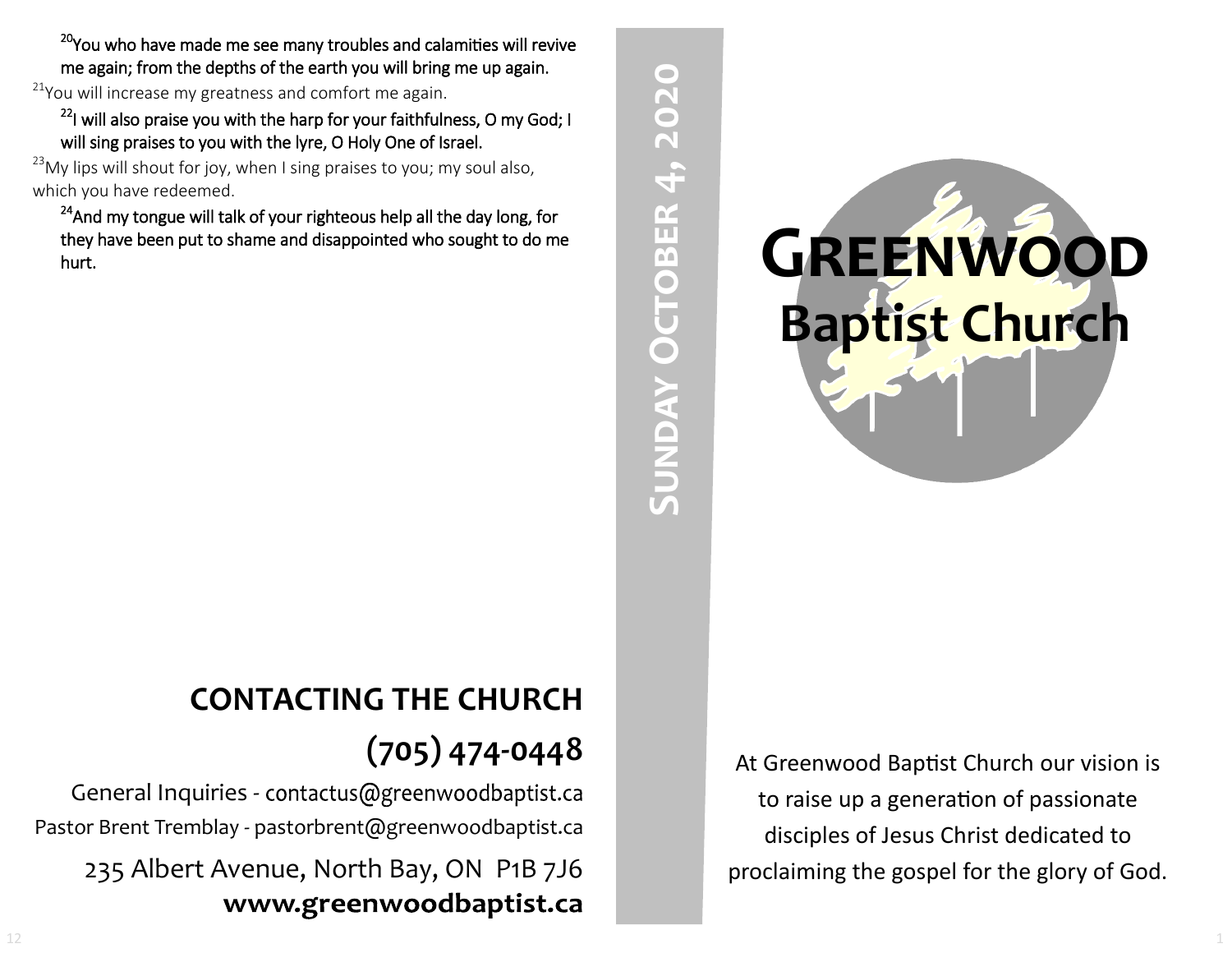# **WELCOME TO OUR SERVICE!**

## **Today at Greenwood: Sunday October 4th**

Pastor Brent Preaching: Mark 5:21-43, Power Over All Death

*9:00am* **Prayer Time** (inside in the Fellowship Hall)

#### *10:00am* **Worship Service**

*We do not walk around and collect offering at this time, please use the offering plate provided near the corner of the second tent or visit our website and select "Give" from the top menu.*

Be sure to check us out on YourTV at 11:00am, 5:00pm and 11:00pm on Sundays!

| <b>This Week:</b>             |                                                                  | <b>Chronological Bible Reading Plan</b>                                                |
|-------------------------------|------------------------------------------------------------------|----------------------------------------------------------------------------------------|
| TUESDAY, OCTOBER 6TH          |                                                                  | October 4 <sup>th</sup> - Matt 3, Mark 1, Luke 3                                       |
|                               | 7:00pm Small Group<br>60 Ellendale Drive<br>*Zoom is available   | October 5 <sup>th</sup> - Mat 4, Lk 4-5, Jn 1:15-51                                    |
|                               |                                                                  | October 6 <sup>th</sup> - John 2-4                                                     |
| <b>WEDNESDAY, OCTOBER 7TH</b> |                                                                  | October 7 <sup>th</sup> - Mark 2                                                       |
|                               | 7:00pm Small Group<br>425 William St., B02<br>*Zoom is available | October 8 <sup>th</sup> - John 5                                                       |
|                               |                                                                  | October $9^{th}$ - Mat 12:1-21, Mk 3, Lk 6                                             |
| THURSDAY, OCTOBER 8TH         |                                                                  | October 10 <sup>th</sup> - Matt 5-7                                                    |
|                               | 10:00am Small Group                                              | October 11 <sup>th</sup> - Matt 8:1-13, Luke 7                                         |
|                               | 235 Albert Avenue                                                | For more reading plans please check out:<br>www.ligonier.org/blog/bible-reading-plans/ |
|                               | 6:30pm Small Group                                               |                                                                                        |
|                               | 435 Trunk Rd., Bonfield                                          |                                                                                        |
| <b>SUNDAY, OCTOBER 11TH</b>   |                                                                  |                                                                                        |
| 9:00am                        | Prayer Time                                                      |                                                                                        |
|                               | 10:00am Worship Service Outside                                  |                                                                                        |
|                               | <b>Pastor Brent Preaching</b>                                    |                                                                                        |
|                               | Communion                                                        |                                                                                        |

Like us on Facebook for updates and events on the church! "Greenwood Baptist Church"

## Responsive Reading Psalm 71 (ESV)

 $1$ In you, O Lord, do I take refuge; let me never be put to shame!

<sup>2</sup>In your righteousness deliver me and rescue me; incline your ear to me, and save me!

 $3$ Be to me a rock of refuge, to which I may continually come; you have given the command to save me, for you are my rock and my fortress.

#### ${}^{4}$ Rescue me, O my God, from the hand of the wicked, from the grasp of the unjust and cruel man.

<sup>5</sup>For you, O Lord, are my hope, my trust, O Lord, from my youth.

 $6$ Upon you I have leaned from before my birth; you are he who took me from my mother's womb. My praise is continually of you.

 $\frac{7}{1}$  have been as a portent to many, but you are my strong refuge.

<sup>8</sup>Mv mouth is filled with your praise, and with your glory all the day.  $^{9}$ Do not cast me off in the time of old age; forsake me not when my strength is spent.

#### $10$ For my enemies speak concerning me; those who watch for my life consult together

 $11$ and say, "God has forsaken him; pursue and seize him, for there is none to deliver him."

#### <sup>12</sup>O God, be not far from me; O my God, make haste to help me!  $13$ May my accusers be put to shame and consumed; with scorn and disgrace may they be covered who seek my hurt.

#### <sup>14</sup>But I will hope continually and will praise you yet more and more.  $15$ My mouth will tell of your righteous acts, of your deeds of salvation all the day, for their number is past my knowledge.

#### <sup>16</sup>With the mighty deeds of the Lord God I will come; I will remind them of your righteousness, yours alone.

 $17$ O God, from my youth you have taught me, and I still proclaim your wondrous deeds.

#### <sup>18</sup>So even to old age and gray hairs, O God, do not forsake me, until I proclaim your might to another generation, your power to all those to come.

<sup>19</sup>Your righteousness, O God, reaches the high heavens. You who have done great things, O God, who is like you?

*Continued on back page...*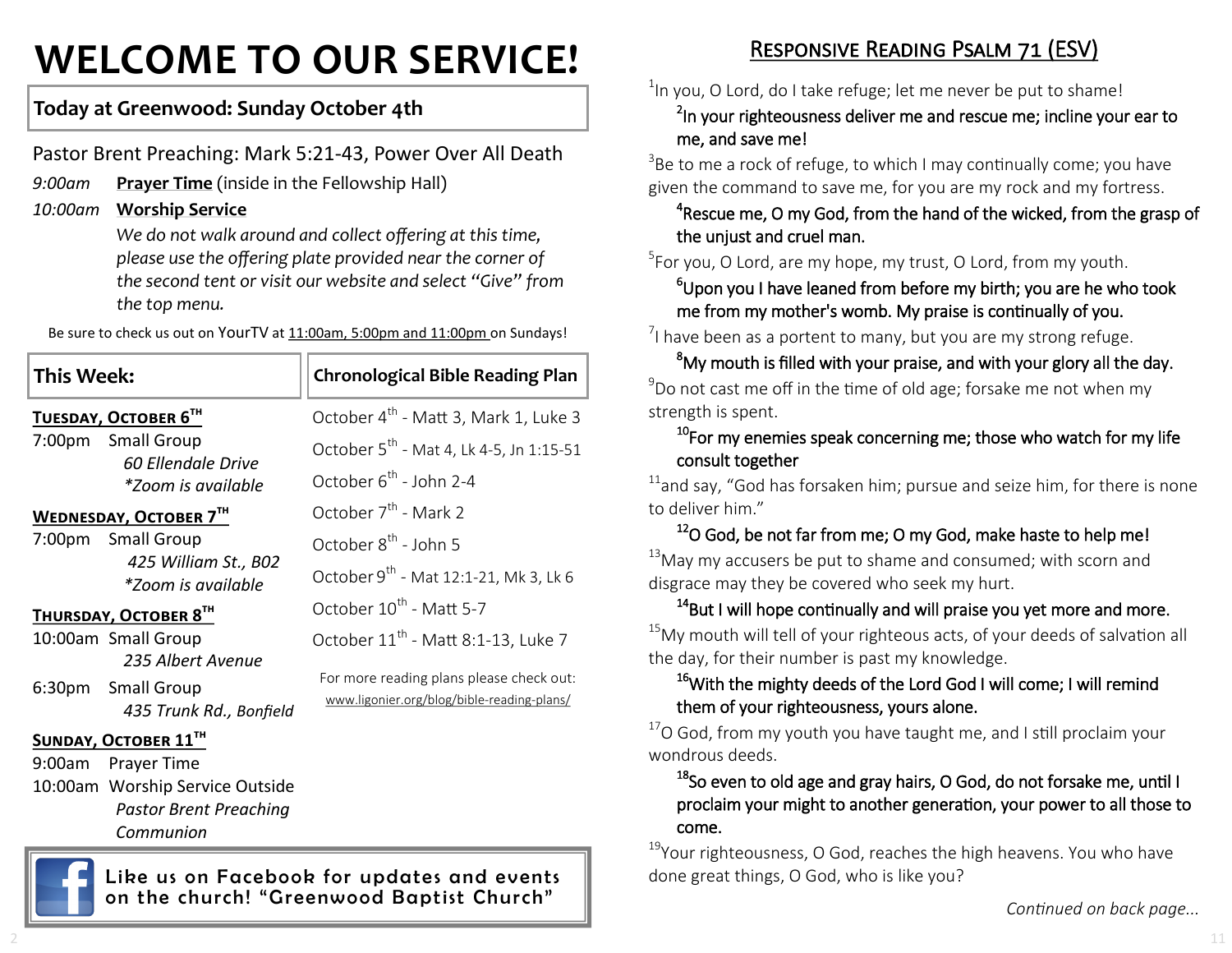## **HOME BIBLE STUDY NOTES**

- 1. What are the commonalities between the two stories of the woman and of Jairus and his daughter?
- 2. Describe how you feel when you encounter interruptions or delays. How do you think Jairus felt when Jesus suddenly stopped to talk to this unknown woman?
- 3. What were the consequences of a woman being declared "unclean" as a result of her hemorrhaging? (See Leviticus 15:19-28) What effects did this have on the woman?
- 4. Why did Jesus stop and talk to the woman before she was able to leave? What three things did she receive?
- 5. Describe how Jairus would have felt the moment he heard the news that his daughter had died. What is our tendency to do? How did he escape his unbelief? Do you think he believed before or only after his daughter's healing?
- 6. Give another reason why Jesus stopped to heal the woman on the way to Jairus' house?
- 7. What must we do during these times of crisis, interruptions and even death? (Mar 9:23-24; Rom. 4:18)
- 8. What are some additional things that we have learned from this text?

#### **Praises and Prayer Requests:**

 **Renee Madigan** is asking for continued prayer for **her Mom**  who recently had a brain tumor removed as part of her ongoing fight with cancer and for the family as they continue

## **Giving at Greenwood:**

#### Thanking God For: \$9,100

Our yearly offering envelopes are available in the office, please contact us by email or phone if you would like a set for yourself.

to support her in the hospital, she also asks specifically for her own spiritual wellbeing.

- **Cherri DiGiacomo** has been struggling with an infected tooth for weeks because no remedies seem to be helping, prayer that things are resolved soon. Also, prayer for **her sister**.
- Please pray for **Pastor Brent and family**, Brent's father Francis passed away last week. Pray that God would use this time to draw family members to Christ and give opportunities that Brent may continue to share the gospel with his mother and siblings.
- $\Diamond$  Please pray for the church, we are in need of some volunteers for our **tech team on Sunday** mornings as well as other areas, pray that some people will feel led to step up into these roles.

#### **Upcoming Events:**

- **Small Groups** are running, and they are once again sermon-based. 7- 10 Group members get together weekly to further study the sermon in Mark preached the Sunday before, we can learn together, pray together and grow together. There is still time to join, **please sign up if you would like to attend a group as we have to keep a close eye on numbers this year.**
- **GREENWOOD GALS GETAWAY** on October 23<sup>rd</sup> and October 24<sup>th</sup>, this is not an overnight event it will be held at the church, if you plan to attend this event please call or email Laura in the office. Contact info is on the back of the bulletin.
- **LADIES BIBLE STUDY** the Wednesday morning study will resume on October 28<sup>th</sup> at 9:30am, the first week will be an intro/welcome then November  $4<sup>th</sup>$  the study will begin and continue every second week for 10 weeks ending in March. Zoom will also be available.